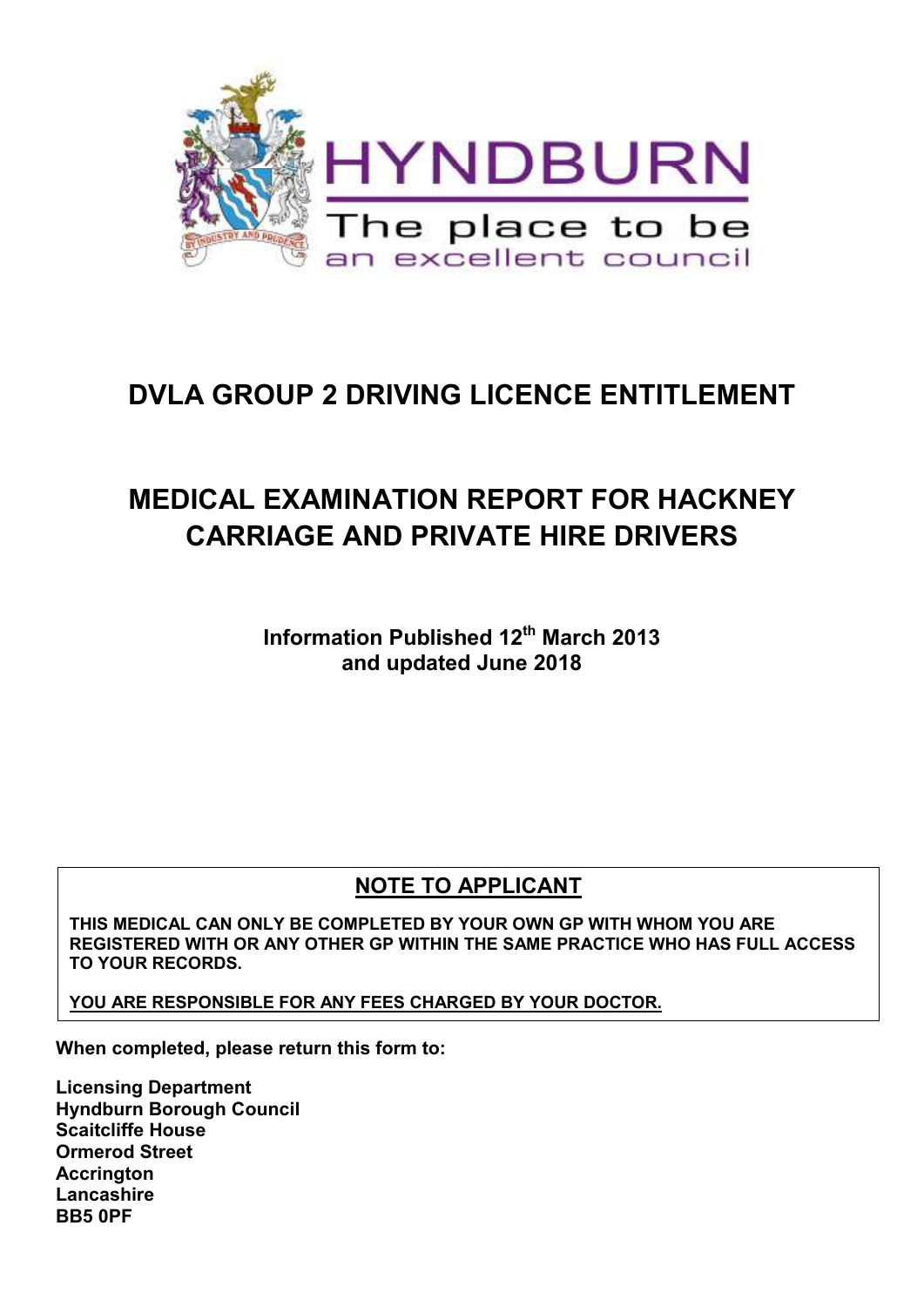# **Medical examination report for a Group 2 (Private Hire and Hackney Carriage drivers) Licence**

| If this form is not fully completed it will be returned<br>and your application will be delayed.                                                                                                                                                                                            |  |  |  |  |  |  |
|---------------------------------------------------------------------------------------------------------------------------------------------------------------------------------------------------------------------------------------------------------------------------------------------|--|--|--|--|--|--|
| For information about completing the form read the leaflet INF4D. This is also available at<br>www.gov.uk/reapply-driving-licence-medical-condition                                                                                                                                         |  |  |  |  |  |  |
| <b>Your details</b>                                                                                                                                                                                                                                                                         |  |  |  |  |  |  |
|                                                                                                                                                                                                                                                                                             |  |  |  |  |  |  |
|                                                                                                                                                                                                                                                                                             |  |  |  |  |  |  |
|                                                                                                                                                                                                                                                                                             |  |  |  |  |  |  |
|                                                                                                                                                                                                                                                                                             |  |  |  |  |  |  |
|                                                                                                                                                                                                                                                                                             |  |  |  |  |  |  |
|                                                                                                                                                                                                                                                                                             |  |  |  |  |  |  |
|                                                                                                                                                                                                                                                                                             |  |  |  |  |  |  |
| Your doctor's details                                                                                                                                                                                                                                                                       |  |  |  |  |  |  |
| Name of doctor example and the state of doctor and the state of doctor and the state of doctor and the state of the state of the state of the state of the state of the state of the state of the state of the state of the st                                                              |  |  |  |  |  |  |
|                                                                                                                                                                                                                                                                                             |  |  |  |  |  |  |
| ,我们也不能在这里的时候,我们也不能在这里的时候,我们也不能在这里的时候,我们也不能会在这里的时候,我们也不能会在这里的时候,我们也不能会在这里的时候,我们也不能                                                                                                                                                                                                           |  |  |  |  |  |  |
| Phone number experience and the contract of the contract of the contract of the contract of the contract of the contract of the contract of the contract of the contract of the contract of the contract of the contract of th                                                              |  |  |  |  |  |  |
|                                                                                                                                                                                                                                                                                             |  |  |  |  |  |  |
|                                                                                                                                                                                                                                                                                             |  |  |  |  |  |  |
| <b>Examining doctor's details</b> – to be completed by the doctor carrying out the examination.                                                                                                                                                                                             |  |  |  |  |  |  |
|                                                                                                                                                                                                                                                                                             |  |  |  |  |  |  |
|                                                                                                                                                                                                                                                                                             |  |  |  |  |  |  |
|                                                                                                                                                                                                                                                                                             |  |  |  |  |  |  |
|                                                                                                                                                                                                                                                                                             |  |  |  |  |  |  |
| <u> La componente de la componenta de la componenta de la componenta de la componenta de la componenta de la compo</u><br><b>GMC Registration number</b>                                                                                                                                    |  |  |  |  |  |  |
|                                                                                                                                                                                                                                                                                             |  |  |  |  |  |  |
| You must sign and date the declaration on the last page when the doctor<br>and/or optician has completed the report. All black outlined boxes MUST be answered.<br>Please make sure all sections of the form have been completed. The form will be<br>returned to you if you don't do this. |  |  |  |  |  |  |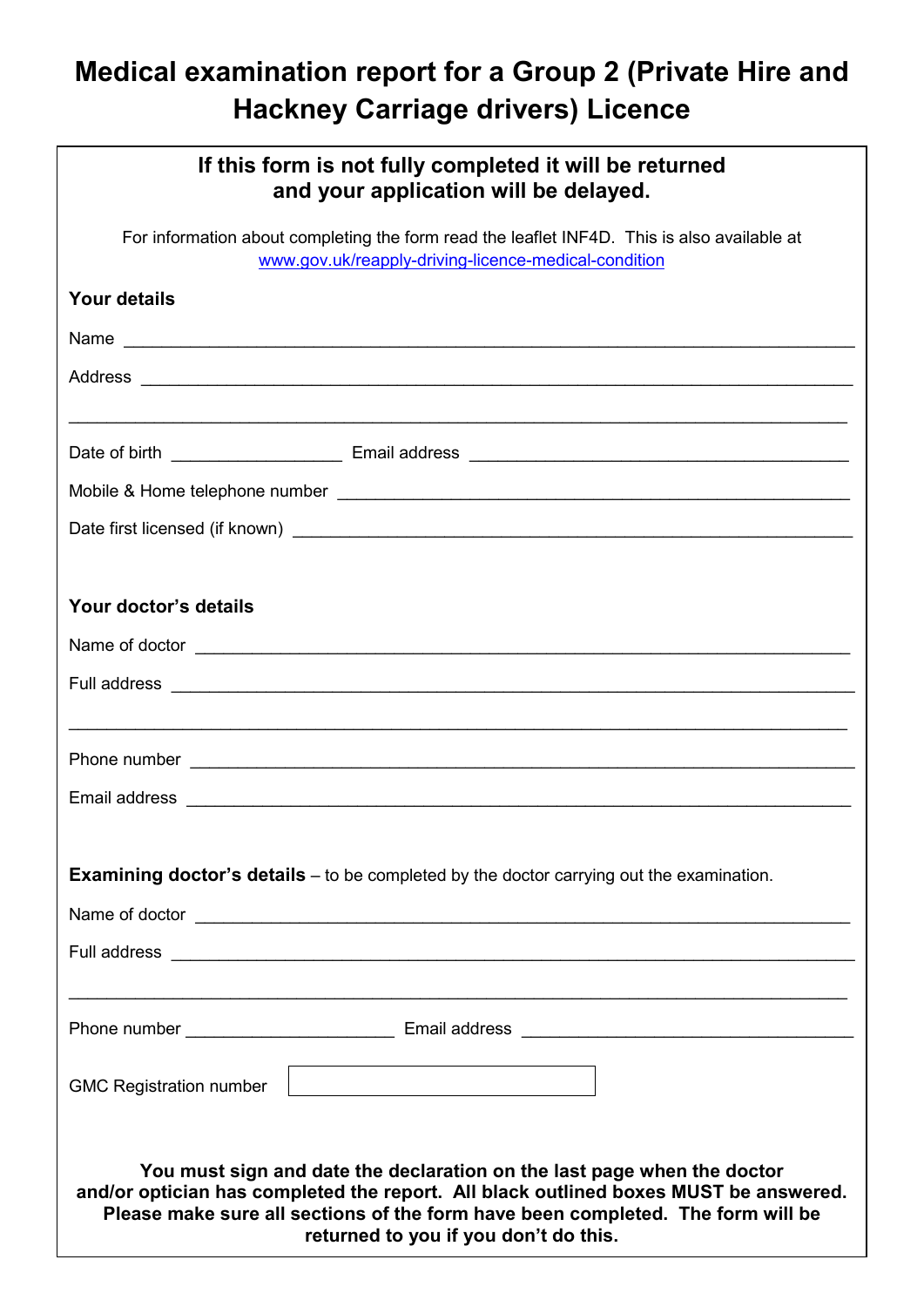### **Medical Examination Report – Vision assessment**

**To be filled in by a doctor or optician/optometrist**

#### **If correction is needed to meet the eyesight standard for driving, ALL questions must be answered. If correction is NOT needed, questions 5 and 6 can be ignored.**

| 1. Please confirm the scale you are using to express the driver's visual acuities.                                                                                                                                              |                                           |  |            |     |                                                                                                                     |                                                                    |            |                                                                                                                                                                                                |           |    |  |    |  |
|---------------------------------------------------------------------------------------------------------------------------------------------------------------------------------------------------------------------------------|-------------------------------------------|--|------------|-----|---------------------------------------------------------------------------------------------------------------------|--------------------------------------------------------------------|------------|------------------------------------------------------------------------------------------------------------------------------------------------------------------------------------------------|-----------|----|--|----|--|
| <b>Snellen</b>                                                                                                                                                                                                                  |                                           |  |            |     | Snellen expressed as a decimal                                                                                      |                                                                    |            | LogMAR                                                                                                                                                                                         |           |    |  |    |  |
| 2. Please state the visual acuity of each eye (see INF4D).<br>Snellen readings with a $(+)$ or minus $(-)$ are not acceptable. If 6/7.5, 6/60 standard is not met, the<br>applicant may need further assessment by an optician. |                                           |  |            |     |                                                                                                                     |                                                                    |            |                                                                                                                                                                                                |           |    |  |    |  |
| <b>Uncorrected</b><br><b>Corrected</b>                                                                                                                                                                                          | (using the prescription worn for driving) |  |            |     |                                                                                                                     | R                                                                  |            | L                                                                                                                                                                                              |           |    |  |    |  |
|                                                                                                                                                                                                                                 | may be worn to meet this standard)?       |  |            |     |                                                                                                                     | <b>Yes</b>                                                         |            | 3. Is the visual acuity at least 6/7.5 in the better eye and at least 6/60 in the other eye (corrective lenses<br><b>No</b>                                                                    |           |    |  |    |  |
|                                                                                                                                                                                                                                 |                                           |  |            |     |                                                                                                                     | 4. Were corrective lenses worn to meet this standard?              |            | <b>Yes</b>                                                                                                                                                                                     | <b>No</b> |    |  |    |  |
|                                                                                                                                                                                                                                 | If YES, glasses $\Box$                    |  |            |     | contact lenses $\Box$                                                                                               |                                                                    |            | both together $\Box$                                                                                                                                                                           |           |    |  |    |  |
|                                                                                                                                                                                                                                 | dioptres in any meridian of either lens?  |  |            |     |                                                                                                                     | <b>Yes</b>                                                         |            | 5. If glasses (not contact lenses) are worn, for driving, is the corrective power greater than plus (+)8<br><b>No</b>                                                                          |           |    |  |    |  |
|                                                                                                                                                                                                                                 |                                           |  |            |     | 6. If correction is worn for driving, is it well tolerated?<br>If NO, please give full details in the box provided. |                                                                    | <b>Yes</b> |                                                                                                                                                                                                | No        |    |  |    |  |
|                                                                                                                                                                                                                                 | and/or peripheral)?                       |  | Yes        |     | No                                                                                                                  |                                                                    |            | 7. Is there a history of any medical condition that may affect the applicant's binocular field of vision (central                                                                              |           |    |  |    |  |
|                                                                                                                                                                                                                                 | this at a later date.                     |  |            |     |                                                                                                                     |                                                                    |            | If formal visual field testing is considered necessary, Hyndburn Borough Council will commission                                                                                               |           |    |  |    |  |
|                                                                                                                                                                                                                                 | 8. Is there diplopia?                     |  | <b>Yes</b> |     | No                                                                                                                  |                                                                    |            |                                                                                                                                                                                                |           |    |  |    |  |
|                                                                                                                                                                                                                                 | (a) If YES, is it controlled?             |  |            | Yes |                                                                                                                     | <b>No</b><br>If YES, please give full details in the box provided. |            |                                                                                                                                                                                                |           |    |  |    |  |
|                                                                                                                                                                                                                                 |                                           |  |            |     |                                                                                                                     |                                                                    |            | 9. Does the applicant on questioning, report symptoms of intolerance to glare and/or impaired<br>contrast sensitivity and/or impaired twilight vision that impairs their ability to drive? Yes |           |    |  | No |  |
|                                                                                                                                                                                                                                 |                                           |  |            |     |                                                                                                                     | 10. Does the applicant have any other ophthalmic condition?        |            | Yes                                                                                                                                                                                            |           | No |  |    |  |
|                                                                                                                                                                                                                                 |                                           |  |            |     |                                                                                                                     |                                                                    |            | If YES to any of questions 7-10, please give full details in the box provided.                                                                                                                 |           |    |  |    |  |
|                                                                                                                                                                                                                                 |                                           |  |            |     |                                                                                                                     |                                                                    |            |                                                                                                                                                                                                |           |    |  |    |  |
|                                                                                                                                                                                                                                 |                                           |  |            |     |                                                                                                                     |                                                                    |            |                                                                                                                                                                                                |           |    |  |    |  |
|                                                                                                                                                                                                                                 |                                           |  |            |     |                                                                                                                     |                                                                    |            |                                                                                                                                                                                                |           |    |  |    |  |

Applicant's Full Name **DOB DOB**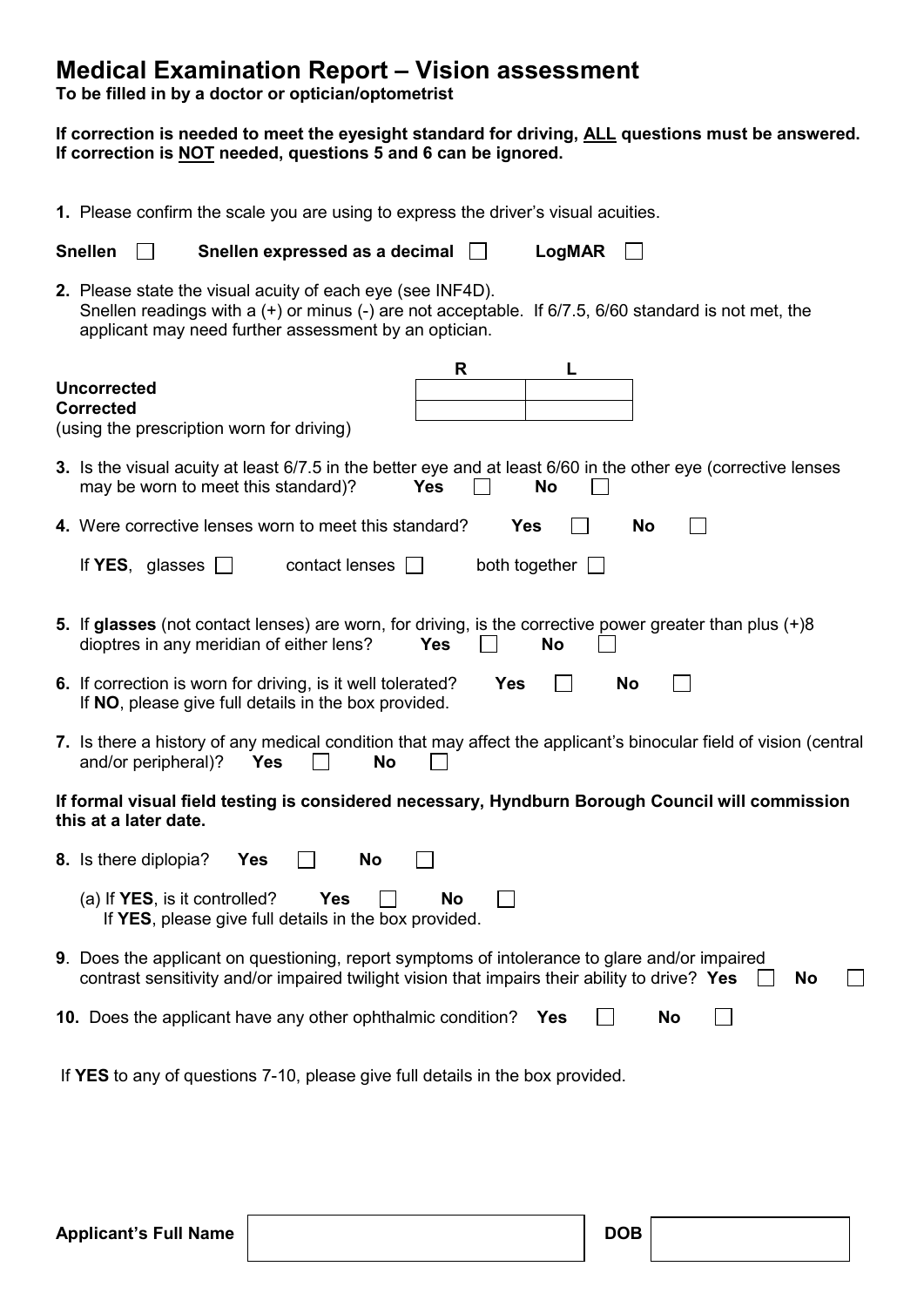**You must sign and date this section.** 

| Name of examining doctor/optician |  |
|-----------------------------------|--|
| (print)                           |  |

**Signature of examining doctor/optician**

 **Please provide your GOC, HPC or GMC number** 

**Date of signature**

### **Doctor/optometrist/optician's stamp**

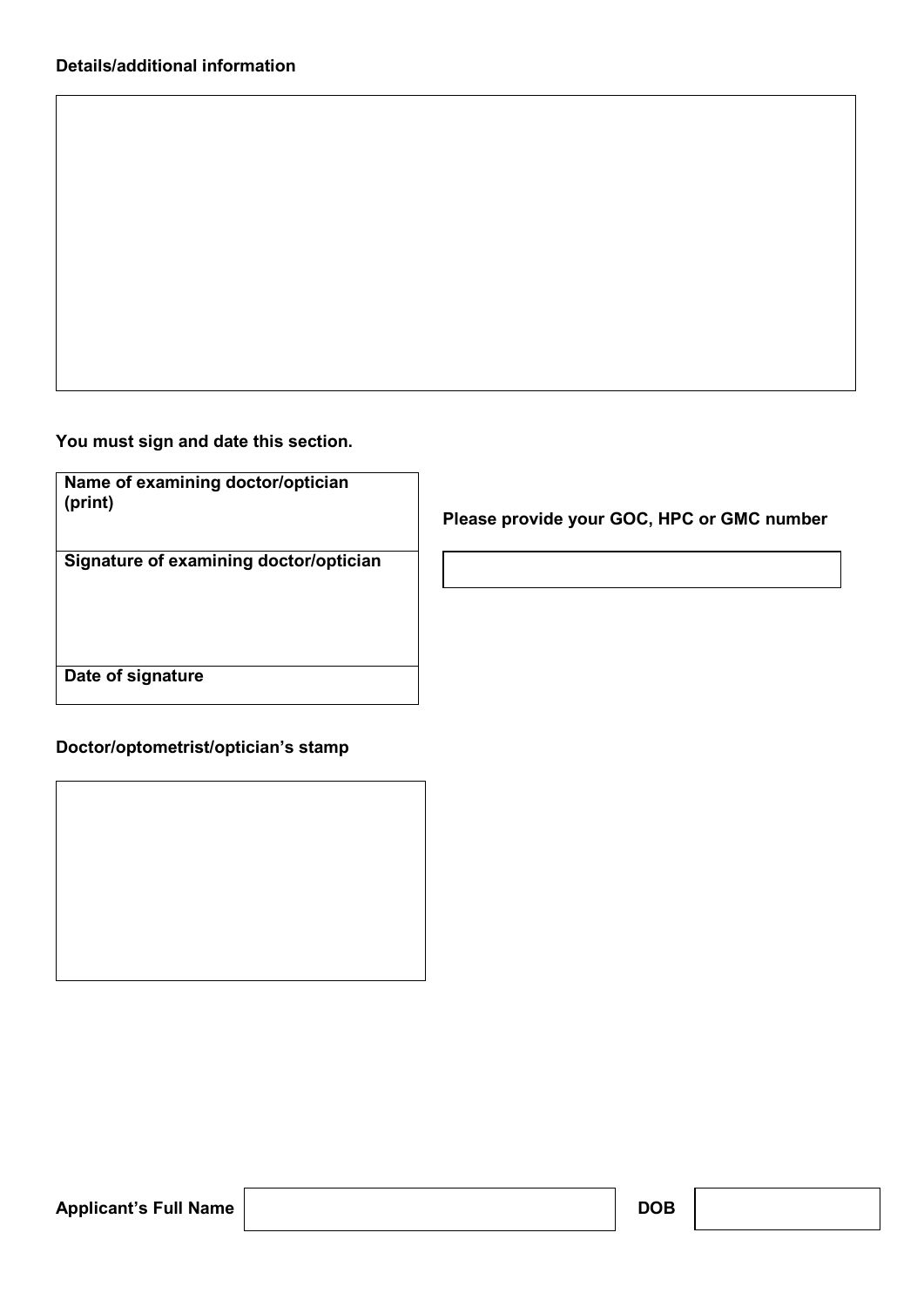## **Medical Examination Report – Medical assessment**

### **Must be filled in by a doctor**

- Please check the applicant's identity before you proceed.
- Please ensure you fully examine the applicant and take the applicant's history.

| <b>Neurological disorders</b><br>1                                                                                                                                                                                       |  |  |  |  |  |  |  |
|--------------------------------------------------------------------------------------------------------------------------------------------------------------------------------------------------------------------------|--|--|--|--|--|--|--|
| Is there a history of, or evidence of any neurological disorder?<br>No<br>Yes<br>If NO, go to section 2, if YES, please answer ALL questions below and give details in section 6 and<br>enclose relevant hospital notes. |  |  |  |  |  |  |  |
| <b>1.</b> Has the applicant had any form of seizure? Yes<br>No                                                                                                                                                           |  |  |  |  |  |  |  |
| (a) Has the applicant had more than one attack?<br>Yes<br>No                                                                                                                                                             |  |  |  |  |  |  |  |
| (b) Please give date of first and last attack                                                                                                                                                                            |  |  |  |  |  |  |  |
| First attack<br>Last attack                                                                                                                                                                                              |  |  |  |  |  |  |  |
| (c) Is the applicant currently on anti-epileptic medication?<br>No<br>Yes<br>If YES, please fill in current medication in section 8                                                                                      |  |  |  |  |  |  |  |
| (d) If no longer treated, please give date when treatment ended                                                                                                                                                          |  |  |  |  |  |  |  |
| (e) Has the applicant had a brain scan? Yes<br>No<br>If YES, please give details in section 6                                                                                                                            |  |  |  |  |  |  |  |
| (f) Has the applicant had an $EEG$ ? Yes<br><b>No</b><br>If YES to any of the above, please supply reports if available.                                                                                                 |  |  |  |  |  |  |  |
| 2. Stroke or TIA?<br>If YES, please give date<br><b>Yes</b><br>No                                                                                                                                                        |  |  |  |  |  |  |  |
| Has there been a FULL recovery?<br><b>Yes</b><br>No                                                                                                                                                                      |  |  |  |  |  |  |  |
| Has a carotid ultra sound been undertaken?<br>Yes<br><b>No</b>                                                                                                                                                           |  |  |  |  |  |  |  |
| If Yes, was the carotid artery stenosis >50% in either carotid artery?<br>Yes<br><b>No</b>                                                                                                                               |  |  |  |  |  |  |  |
| Has there been a carotid endarterectomy?<br><b>No</b><br>Yes                                                                                                                                                             |  |  |  |  |  |  |  |
| 3. Sudden and disabling dizziness/vertigo within the last year with a liability to recur? Yes $\Box$                                                                                                                     |  |  |  |  |  |  |  |
| 4. Subarachnoid haemorrhage?<br>Yes<br>No                                                                                                                                                                                |  |  |  |  |  |  |  |
| 5. Serious traumatic brain injury within the last 10 years?<br><b>Yes</b><br>No                                                                                                                                          |  |  |  |  |  |  |  |
| 6. Any form of brain tumour?<br><b>Yes</b><br>No                                                                                                                                                                         |  |  |  |  |  |  |  |
| 7. Other brain surgery or abnormality?<br><b>Yes</b><br>No                                                                                                                                                               |  |  |  |  |  |  |  |
| 8. Chronic neurological disorders?<br><b>Yes</b><br>No                                                                                                                                                                   |  |  |  |  |  |  |  |
| 9. Parkinson's disease?<br><b>Yes</b><br>No                                                                                                                                                                              |  |  |  |  |  |  |  |
| 10. Is there a history of blackout or impaired consciousness within the last 5 years?<br><b>Yes</b><br><b>No</b>                                                                                                         |  |  |  |  |  |  |  |
| 11. Does the applicant suffer from narcolepsy?<br><b>Yes</b><br>No                                                                                                                                                       |  |  |  |  |  |  |  |
| <b>Applicant's Full Name</b><br><b>DOB</b>                                                                                                                                                                               |  |  |  |  |  |  |  |
|                                                                                                                                                                                                                          |  |  |  |  |  |  |  |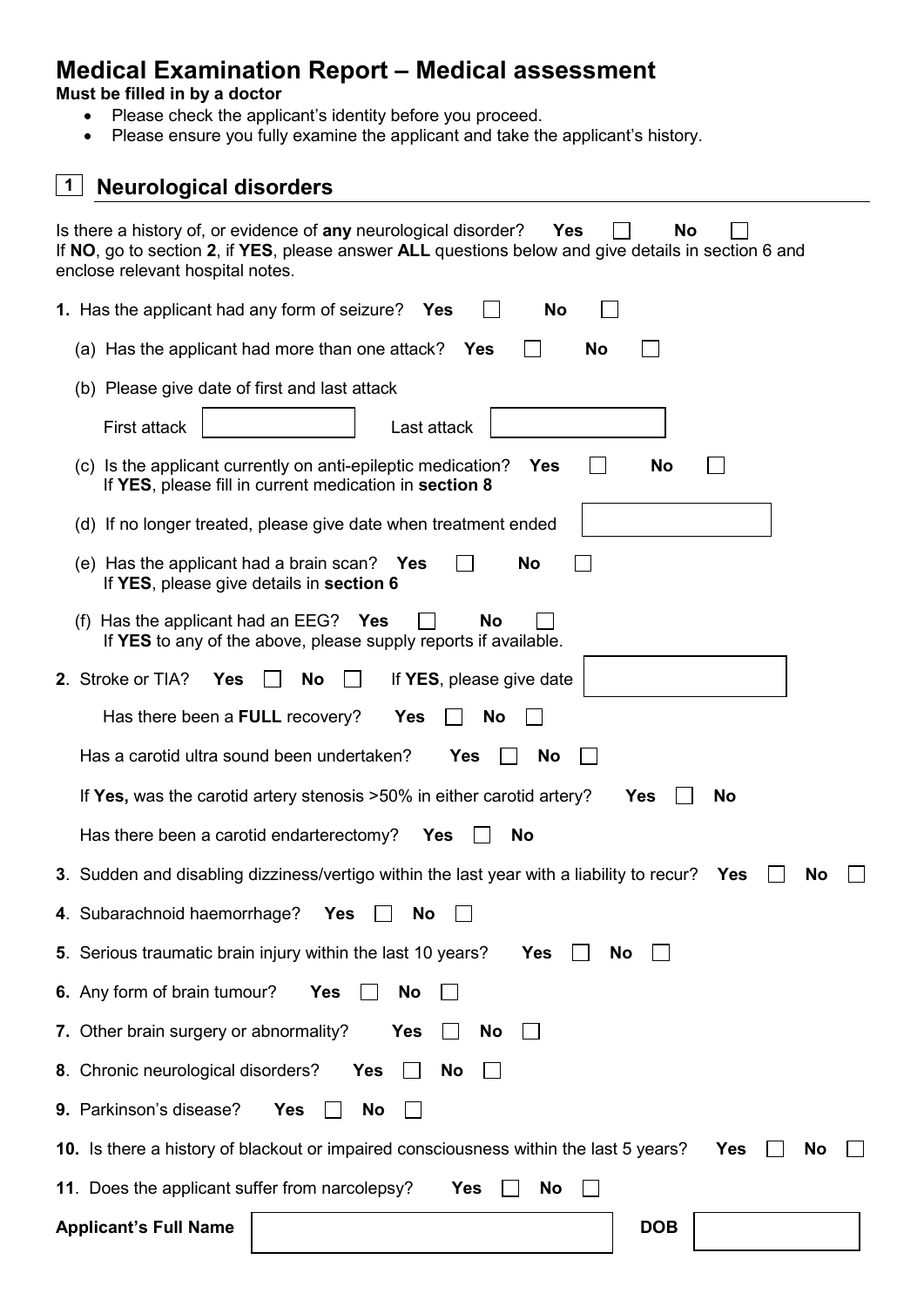### **Diabetes mellitus 2**

| Does the applicant have diabetes mellitus?<br><b>No</b><br>Yes<br>If NO, please go to section 3<br>If YES, please answer ALL the questions below.                                            |  |  |  |  |  |  |
|----------------------------------------------------------------------------------------------------------------------------------------------------------------------------------------------|--|--|--|--|--|--|
| 1. Is the diabetes managed by:                                                                                                                                                               |  |  |  |  |  |  |
| (a) Insulin?<br><b>Yes</b><br>No<br>If YES, please give date started on insulin                                                                                                              |  |  |  |  |  |  |
| (b) If treated with insulin, are there at least 3 continuous months of blood<br>glucose readings stored on a memory meter(s)?<br><b>Yes</b><br>No<br>If NO, please give details in section 6 |  |  |  |  |  |  |
| (c) Other injectable treatments?<br>Yes<br>No                                                                                                                                                |  |  |  |  |  |  |
| (d) A Sulphonylurea or a Glinide?<br><b>Yes</b><br>No                                                                                                                                        |  |  |  |  |  |  |
| (e) Oral hypoglycaemic agents and diet? Yes<br><b>No</b><br>If YES, to any of (a)-(e), please fill in current medication<br>in section 8                                                     |  |  |  |  |  |  |
| (f) Diet only?<br>No<br>Yes                                                                                                                                                                  |  |  |  |  |  |  |
| 2. (a) Does the applicant test blood glucose at least twice every day? Yes<br>No                                                                                                             |  |  |  |  |  |  |
| (b) Does the applicant test at times relevant to driving? Yes<br>No<br>(no more than 2 hours before the start of the first journey and every 2 hours while driving)                          |  |  |  |  |  |  |
| (c) Does the applicant keep fast acting carbohydrate within easy reach when driving? Yes<br>$No$                                                                                             |  |  |  |  |  |  |
| (d) Does the applicant have a clear understanding of diabetes, and<br>the necessary precautions for safe driving?<br>Yes<br>No                                                               |  |  |  |  |  |  |
| 3. Is there any evidence of impaired awareness of hypoglycaemia?<br>No<br>Yes                                                                                                                |  |  |  |  |  |  |
| 4. Is there a history of hypoglycaemia in the last 12 months requiring the<br>assistance of another person?<br>Yes<br>No<br>If YES, please give dates and details in section 6.              |  |  |  |  |  |  |
| 5. Is there evidence of:-                                                                                                                                                                    |  |  |  |  |  |  |
| (a) Loss of visual field?<br>No<br><b>Yes</b>                                                                                                                                                |  |  |  |  |  |  |
| (b) Severe peripheral neuropathy, sufficient to impair limb function for safe driving? Yes<br>No I<br>If YES to any of 4-5 above, please give details in section 6                           |  |  |  |  |  |  |
| 6. Has there been laser treatment or intra-vitreal treatment for retinopathy?<br><b>No</b><br>Yes                                                                                            |  |  |  |  |  |  |
| If YES, please give date(s) of treatment                                                                                                                                                     |  |  |  |  |  |  |
|                                                                                                                                                                                              |  |  |  |  |  |  |
|                                                                                                                                                                                              |  |  |  |  |  |  |
| <b>Applicant's Full Name</b><br><b>DOB</b>                                                                                                                                                   |  |  |  |  |  |  |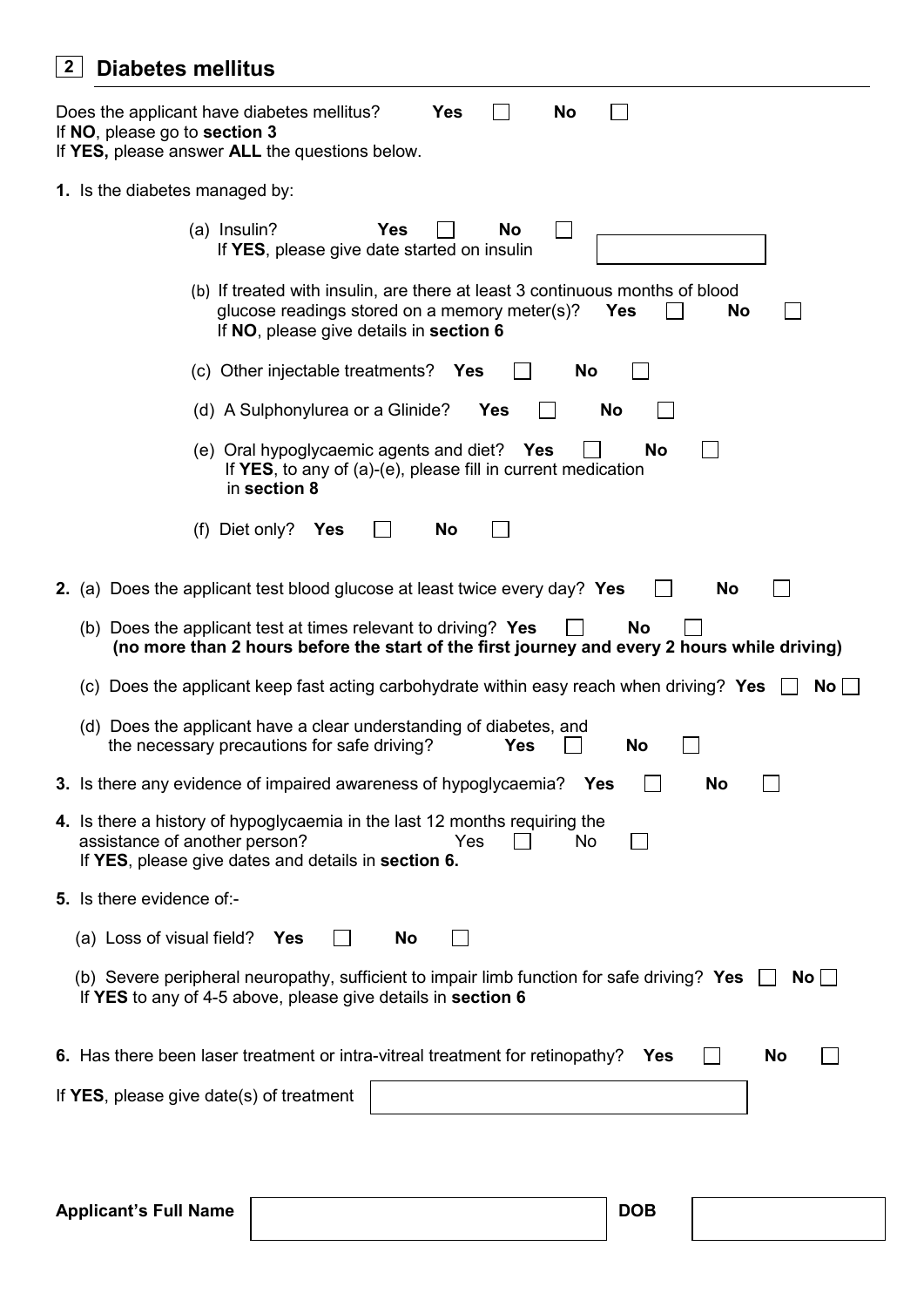| $\mathbf{3}$                                                                                                                                           | <b>Cardiac</b>                                                                                                                                                                                                                                                                                                                                                                                                                                                          |  |  |  |  |  |  |  |  |
|--------------------------------------------------------------------------------------------------------------------------------------------------------|-------------------------------------------------------------------------------------------------------------------------------------------------------------------------------------------------------------------------------------------------------------------------------------------------------------------------------------------------------------------------------------------------------------------------------------------------------------------------|--|--|--|--|--|--|--|--|
| a                                                                                                                                                      | <b>Coronary artery disease</b>                                                                                                                                                                                                                                                                                                                                                                                                                                          |  |  |  |  |  |  |  |  |
|                                                                                                                                                        | Is there a history of, or evidence of, coronary artery disease?<br>Yes<br>No                                                                                                                                                                                                                                                                                                                                                                                            |  |  |  |  |  |  |  |  |
| If NO, go to Section 3b<br>If YES, please answer ALL questions below and give details at section 6 of the form and enclose relevant<br>hospital notes. |                                                                                                                                                                                                                                                                                                                                                                                                                                                                         |  |  |  |  |  |  |  |  |
|                                                                                                                                                        | <b>1.</b> Has the applicant suffered from angina? Yes<br>No                                                                                                                                                                                                                                                                                                                                                                                                             |  |  |  |  |  |  |  |  |
|                                                                                                                                                        | If YES, please give the date of the last known attack                                                                                                                                                                                                                                                                                                                                                                                                                   |  |  |  |  |  |  |  |  |
|                                                                                                                                                        | 2. Acute coronary syndrome including myocardial infarction?<br>No<br><b>Yes</b>                                                                                                                                                                                                                                                                                                                                                                                         |  |  |  |  |  |  |  |  |
|                                                                                                                                                        | If YES, please give date                                                                                                                                                                                                                                                                                                                                                                                                                                                |  |  |  |  |  |  |  |  |
|                                                                                                                                                        | 3. Coronary angioplasty (P.C.I.)?<br>Yes<br>No                                                                                                                                                                                                                                                                                                                                                                                                                          |  |  |  |  |  |  |  |  |
|                                                                                                                                                        | If YES, please give date of most recent intervention                                                                                                                                                                                                                                                                                                                                                                                                                    |  |  |  |  |  |  |  |  |
|                                                                                                                                                        | 4. Coronary artery by-pass graft surgery?<br>No<br>Yes                                                                                                                                                                                                                                                                                                                                                                                                                  |  |  |  |  |  |  |  |  |
|                                                                                                                                                        | If YES, please give date                                                                                                                                                                                                                                                                                                                                                                                                                                                |  |  |  |  |  |  |  |  |
| <b>Yes</b><br>$\mathbf b$                                                                                                                              | 5. If YES to any of the above, are there any physical health problems (e.g. mobility/arthritis, COPD) that<br>would make the applicant unable to undertake 9 minutes of standard Bruce Protocol ETT?<br>No<br><b>Cardiac arrhythmia</b><br>Is there a history of, or evidence of, cardiac arrhythmia?<br>No<br><b>Yes</b><br>If NO, go to section 3c<br>If YES, please answer ALL questions below and give details in section 6 and enclose relevant hospital<br>notes. |  |  |  |  |  |  |  |  |
|                                                                                                                                                        | 1. Has there been a significant disturbance of cardiac rhythm? i.e. sinoatrial disease, significant                                                                                                                                                                                                                                                                                                                                                                     |  |  |  |  |  |  |  |  |
|                                                                                                                                                        | atrio-ventricular conduction defect, atrial flutter/fibrillation, narrow or broad complex tachycardia in the<br>last 5 years?<br>No<br><b>Yes</b>                                                                                                                                                                                                                                                                                                                       |  |  |  |  |  |  |  |  |
|                                                                                                                                                        | 2. Has the arrhythmia been controlled satisfactorily for at least 3 months? Yes<br>No                                                                                                                                                                                                                                                                                                                                                                                   |  |  |  |  |  |  |  |  |
|                                                                                                                                                        | 3. Has an ICD or biventricular pacemaker (CRT-D type) been implanted? Yes<br>No                                                                                                                                                                                                                                                                                                                                                                                         |  |  |  |  |  |  |  |  |
|                                                                                                                                                        | 4. Has a pacemaker been implanted? Yes<br>No<br>If YES:-                                                                                                                                                                                                                                                                                                                                                                                                                |  |  |  |  |  |  |  |  |
|                                                                                                                                                        | (a) Please give date of implantation                                                                                                                                                                                                                                                                                                                                                                                                                                    |  |  |  |  |  |  |  |  |
|                                                                                                                                                        | (b) Is the applicant free of the symptoms that caused the device to be fitted? Yes<br>No<br>$\mathsf{I}$                                                                                                                                                                                                                                                                                                                                                                |  |  |  |  |  |  |  |  |
|                                                                                                                                                        | (c) Does the applicant attend a pacemaker clinic regularly?<br>No<br>Yes                                                                                                                                                                                                                                                                                                                                                                                                |  |  |  |  |  |  |  |  |
|                                                                                                                                                        |                                                                                                                                                                                                                                                                                                                                                                                                                                                                         |  |  |  |  |  |  |  |  |
|                                                                                                                                                        |                                                                                                                                                                                                                                                                                                                                                                                                                                                                         |  |  |  |  |  |  |  |  |

### Applicant's Full Name **DOB DOB**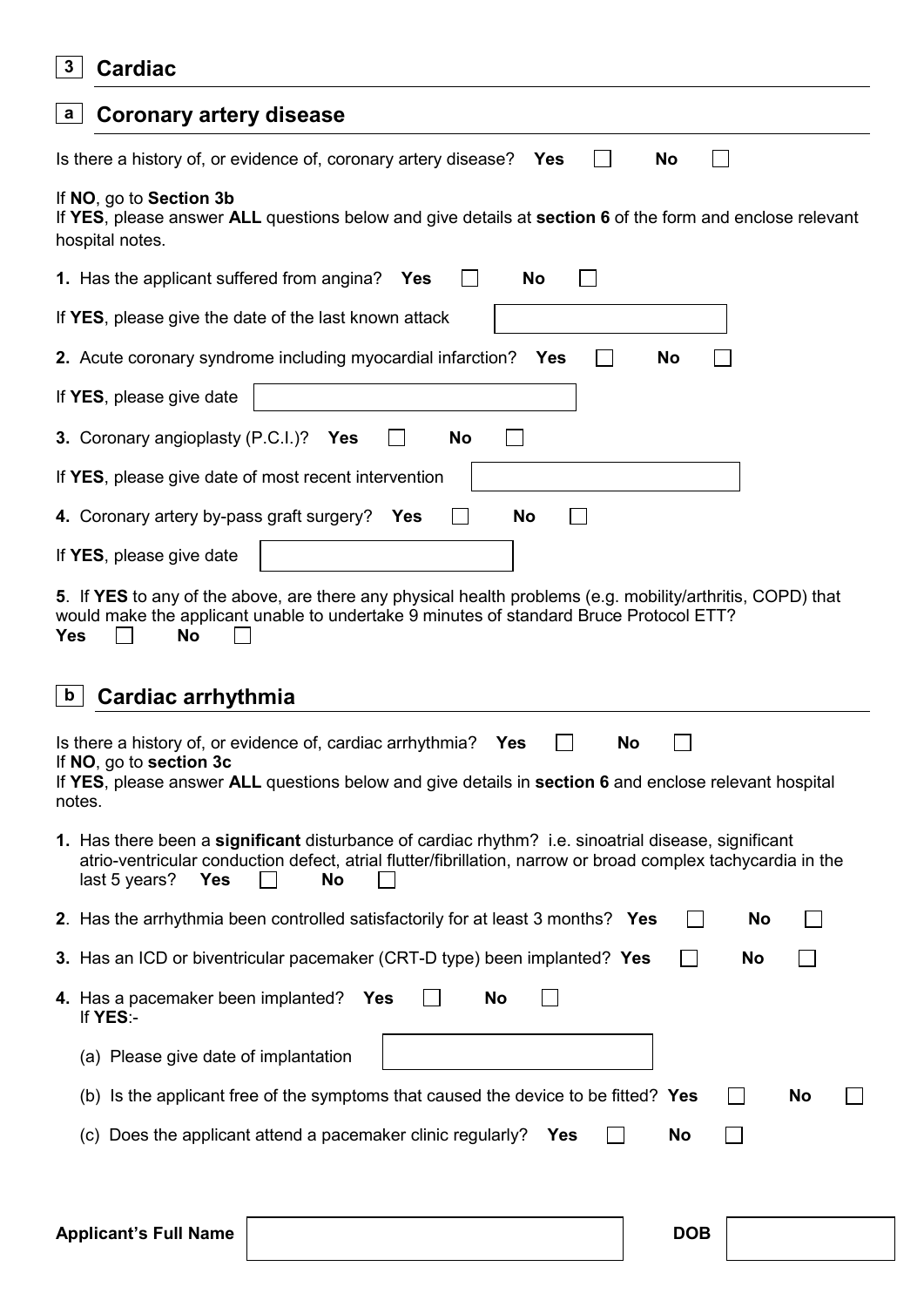### **Peripheral arterial disease (excluding Buerger's disease) aortic c aneurysm/dissection**

|   | Is there a history of, or evidence of, peripheral arterial disease (excluding Buerger's disease), aortic<br>aneurysm/dissection?<br><b>Yes</b><br><b>No</b><br>If NO, go to section 3d<br>If YES, please answer ALL questions below and give details in section 6, and enclose relevant hospital<br>notes. |  |  |  |  |  |  |
|---|------------------------------------------------------------------------------------------------------------------------------------------------------------------------------------------------------------------------------------------------------------------------------------------------------------|--|--|--|--|--|--|
|   | 1. Peripheral arterial disease (excluding Buerger's disease)?<br><b>Yes</b><br>No                                                                                                                                                                                                                          |  |  |  |  |  |  |
|   | 2. Does the applicant have claudication?<br><b>Yes</b><br><b>No</b><br>If YES, how long in minutes can the applicant walk at a brisk pace before being symptom-limited?                                                                                                                                    |  |  |  |  |  |  |
|   | Please give details                                                                                                                                                                                                                                                                                        |  |  |  |  |  |  |
|   | 3. Aortic aneurysm? Yes<br>No<br>If YES:<br>(a) Site of Aneurysm:<br>Thoracic<br>Abdominal                                                                                                                                                                                                                 |  |  |  |  |  |  |
|   | (b) Has it been repaired successfully?<br>No<br><b>Yes</b>                                                                                                                                                                                                                                                 |  |  |  |  |  |  |
|   | (c) Is the transverse diameter currently $> 5.5$ cm? Yes<br>No                                                                                                                                                                                                                                             |  |  |  |  |  |  |
|   | If NO, please provide latest measurement and date obtained                                                                                                                                                                                                                                                 |  |  |  |  |  |  |
|   | 4. Dissection of the aorta repaired successfully? Yes<br><b>No</b><br>If YES, please provide copies of all reports to include those dealing with any surgical treatment.                                                                                                                                   |  |  |  |  |  |  |
|   | 5. Is there a history of Marfan's disease? Yes<br>No<br>If YES, please provide relevant hospital notes                                                                                                                                                                                                     |  |  |  |  |  |  |
| d | Valvular/congenital heart disease                                                                                                                                                                                                                                                                          |  |  |  |  |  |  |
|   | Is there a history of, or evidence of, valvular/congenital heart disease?<br>No<br>Yes<br>If NO, go to section 3e<br>If YES, please answer ALL questions below and give details in section 6 and enclose relevant hospital<br>notes.                                                                       |  |  |  |  |  |  |
|   | 1. Is there a history of congenital heart disease?<br>No<br>Yes                                                                                                                                                                                                                                            |  |  |  |  |  |  |
|   | 2. Is there a history of heart valve disease? Yes<br>No                                                                                                                                                                                                                                                    |  |  |  |  |  |  |
|   | 3. Is there any history of aortic stenosis?<br>Yes<br>No<br>If YES, please provide relevant reports                                                                                                                                                                                                        |  |  |  |  |  |  |
|   | 4. Is there a history of embolism?<br>Yes<br>No<br>(not pulmonary embolism)                                                                                                                                                                                                                                |  |  |  |  |  |  |
|   | 5. Does the applicant currently have significant symptoms? Yes<br>No                                                                                                                                                                                                                                       |  |  |  |  |  |  |
|   | 6. Has there been any progression since the last licence application? (if relevant) Yes<br>No                                                                                                                                                                                                              |  |  |  |  |  |  |
|   |                                                                                                                                                                                                                                                                                                            |  |  |  |  |  |  |
|   | <b>Applicant's Full Name</b><br><b>DOB</b>                                                                                                                                                                                                                                                                 |  |  |  |  |  |  |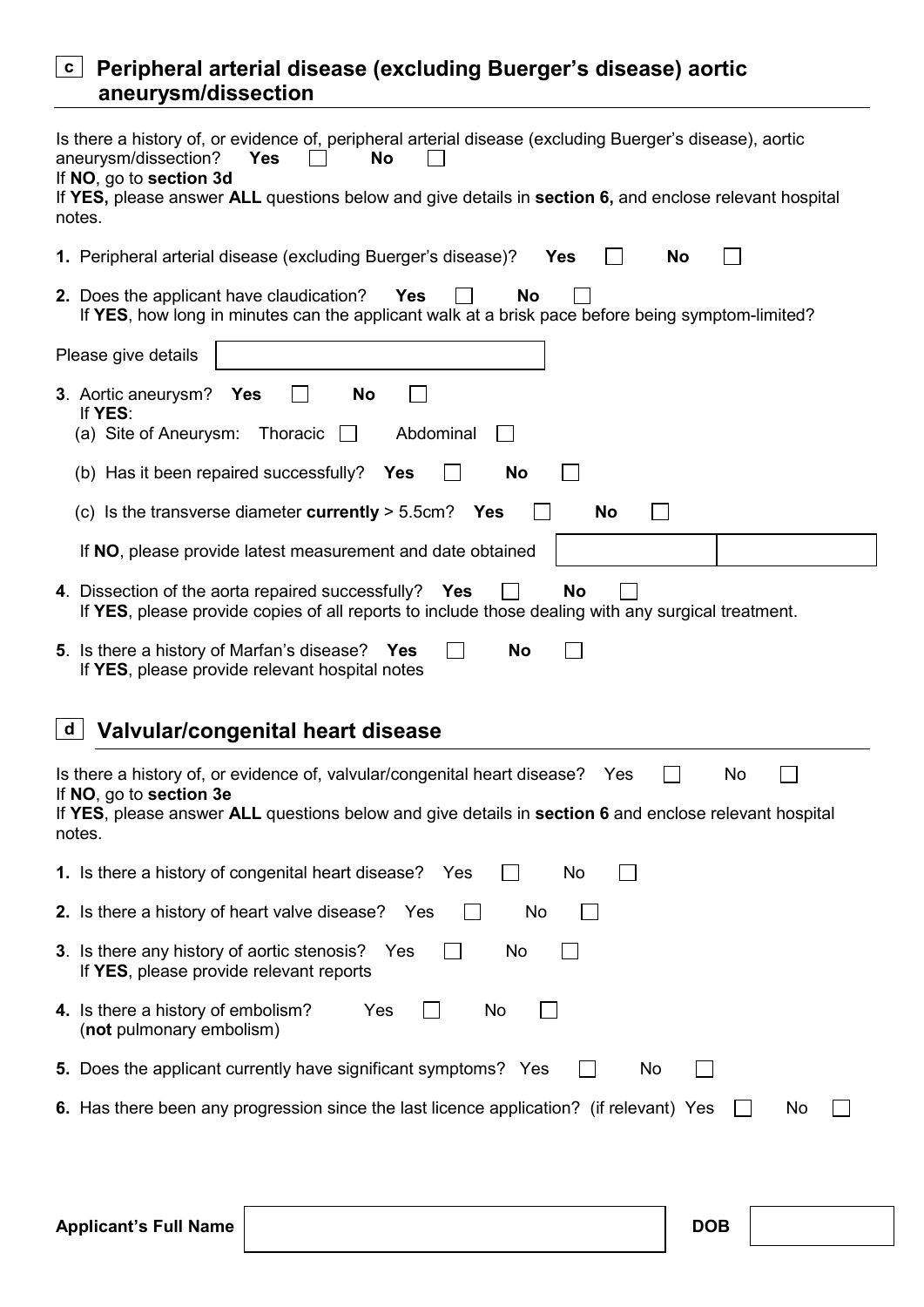### **Cardiac other e**

| Is there a history of, or evidence of heart failure?<br>No<br>Yes<br>If NO, go to section 3f<br>If YES, please answer ALL questions and enclose relevant hospital notes.                                            |  |  |  |  |  |
|---------------------------------------------------------------------------------------------------------------------------------------------------------------------------------------------------------------------|--|--|--|--|--|
| 1. Established cardiomyopathy? Yes<br>No                                                                                                                                                                            |  |  |  |  |  |
| 2. Has a left ventricular assist device (LVAD) been implanted?<br>No<br>Yes                                                                                                                                         |  |  |  |  |  |
| 3. A heart or heart/lung transplant?<br>No<br>Yes                                                                                                                                                                   |  |  |  |  |  |
| 4. Untreated atrial myxoma? Yes<br>No                                                                                                                                                                               |  |  |  |  |  |
| <b>Cardiac channelopathies</b><br>f                                                                                                                                                                                 |  |  |  |  |  |
| Is there a history of, or evidence of either the following conditions?<br>Yes<br>No<br>If NO, go to section 3g                                                                                                      |  |  |  |  |  |
| 1. Brugada syndrome?<br>Yes<br>No                                                                                                                                                                                   |  |  |  |  |  |
| 2. Long QT syndrome?<br>Yes<br>No                                                                                                                                                                                   |  |  |  |  |  |
| If YES to either, please give details in section 6 and enclose relevant hospital notes.                                                                                                                             |  |  |  |  |  |
| <b>Blood pressure</b><br>$\mathbf{g}$                                                                                                                                                                               |  |  |  |  |  |
| If resting blood pressure is 180 mm/Hg systolic or more and/or 100 mm/Hg diastolic or more, please take a<br>further 2 readings at least 5 minutes apart and record the best of the 3 readings in the box provided. |  |  |  |  |  |
| 1. Please record today's best resting blood pressure reading                                                                                                                                                        |  |  |  |  |  |
| 2. Is the applicant on anti-hypertensive treatment?<br>No<br>Yes<br>If YES, please provide three previous readings with dates if available.                                                                         |  |  |  |  |  |
|                                                                                                                                                                                                                     |  |  |  |  |  |
| 3. Is there a history of malignant hypertension?<br><b>Yes</b><br>No.<br>If YES, please provide details in section 6 (including date of diagnosis and any treatment etc)<br><b>Cardiac investigations</b><br>h      |  |  |  |  |  |
| Have any cardiac investigations been undertaken or planned?<br>Yes<br>No.<br>If NO, go to section 4<br>If YES, please answer questions 1-6                                                                          |  |  |  |  |  |
| <b>1.</b> Has a resting ECG been undertaken? Yes<br>No.<br>If YES, does it show:-                                                                                                                                   |  |  |  |  |  |
| (a) Pathological Q waves? Yes<br>No                                                                                                                                                                                 |  |  |  |  |  |
| (b) Left bundle branch block? Yes<br>No                                                                                                                                                                             |  |  |  |  |  |
| (c) Right bundle branch block? Yes<br>No<br>If YES, to a, b or c please provide a copy of the relevant ECG report or comment at section 6                                                                           |  |  |  |  |  |
| <b>Applicant's Full Name</b><br><b>DOB</b>                                                                                                                                                                          |  |  |  |  |  |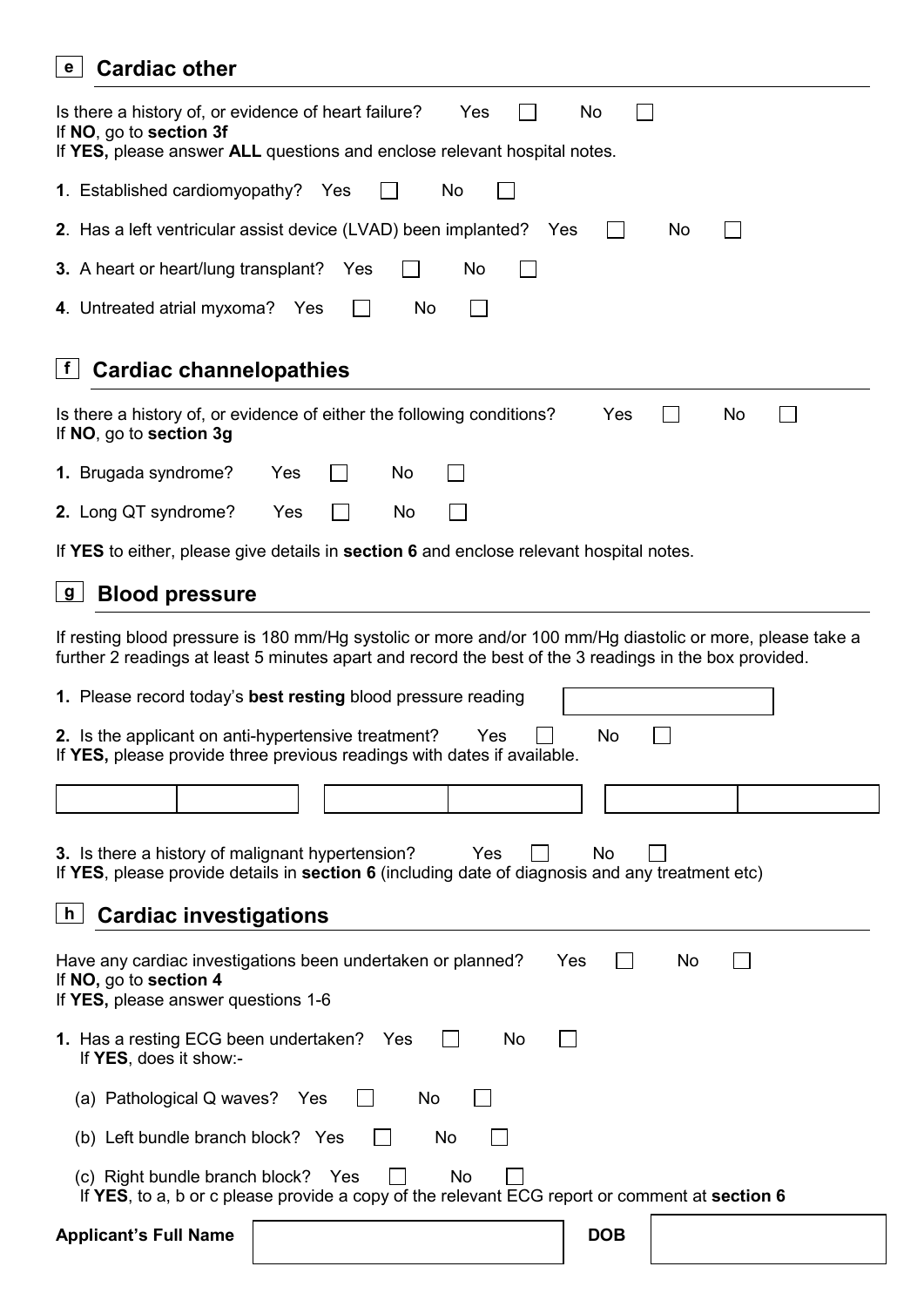| 2.                                                                                                         | Has an exercise ECG been undertaken (or planned)?<br>No<br>Yes                                                                                                                               |  |  |  |  |  |  |
|------------------------------------------------------------------------------------------------------------|----------------------------------------------------------------------------------------------------------------------------------------------------------------------------------------------|--|--|--|--|--|--|
|                                                                                                            | If YES, please give date<br>and give details in section 6                                                                                                                                    |  |  |  |  |  |  |
| Please provide relevant reports if available                                                               |                                                                                                                                                                                              |  |  |  |  |  |  |
|                                                                                                            | 3. Has an echocardiogram been undertaken (or planned)?<br>No<br>Yes                                                                                                                          |  |  |  |  |  |  |
|                                                                                                            | (a) If YES, please give date<br>and give details in section 6                                                                                                                                |  |  |  |  |  |  |
|                                                                                                            | (b) If undertaken, is/was the left ejection fraction greater than or equal to 40%? Yes<br>No<br>Please provide relevant reports if available.                                                |  |  |  |  |  |  |
|                                                                                                            | 4. Has a coronary angiogram been undertaken (or planned)? Yes<br>No                                                                                                                          |  |  |  |  |  |  |
| If YES, please give date<br>and give details in section 6<br>Please provide relevant reports if available. |                                                                                                                                                                                              |  |  |  |  |  |  |
|                                                                                                            | 5. Has a 24 hour ECG tape been undertaken (or planned)? Yes<br>No                                                                                                                            |  |  |  |  |  |  |
|                                                                                                            | If YES, please give date<br>and give details in section 6<br>Please provide relevant reports if available.                                                                                   |  |  |  |  |  |  |
|                                                                                                            | 6. Has a myocardial perfusion scan or stress echo study been undertaken (or planned)? Yes<br>No.                                                                                             |  |  |  |  |  |  |
|                                                                                                            | If YES, please give date<br>and give details in section 6<br>Please provide relevant reports if available.                                                                                   |  |  |  |  |  |  |
|                                                                                                            |                                                                                                                                                                                              |  |  |  |  |  |  |
| 4                                                                                                          | <b>Psychiatric illness</b>                                                                                                                                                                   |  |  |  |  |  |  |
|                                                                                                            | Is there a history of, or evidence of, psychiatric illness, drug/alcohol misuse within the last 3 years?<br>No<br>Yes<br>If NO, go to section 5<br>If YES, please answer ALL questions below |  |  |  |  |  |  |
|                                                                                                            | 1. Significant psychiatric disorder within the last 6 months?<br>No<br>Yes                                                                                                                   |  |  |  |  |  |  |
|                                                                                                            | 2. Psychosis or hypomania/mania within the past 12 months, including psychotic depression?<br>Yes<br>No                                                                                      |  |  |  |  |  |  |
| 3.                                                                                                         | Dementia or cognitive impairment?<br><b>No</b><br><b>Yes</b>                                                                                                                                 |  |  |  |  |  |  |
|                                                                                                            | 4. Persistent alcohol misuse in the past 12 months?<br>No<br>Yes                                                                                                                             |  |  |  |  |  |  |
|                                                                                                            | <b>5.</b> Alcohol dependence in the past 3 years? Yes<br>No                                                                                                                                  |  |  |  |  |  |  |
|                                                                                                            | 6. Persistent drug misuse in the past 12 months?<br>No<br>Yes                                                                                                                                |  |  |  |  |  |  |
|                                                                                                            | 7. Drug dependence in the past 3 years?<br>No<br><b>Yes</b>                                                                                                                                  |  |  |  |  |  |  |

**If 'YES' to ANY questions above, please provide full details in section 6, including dates, period of stability and where appropriate consumption and frequency of use.**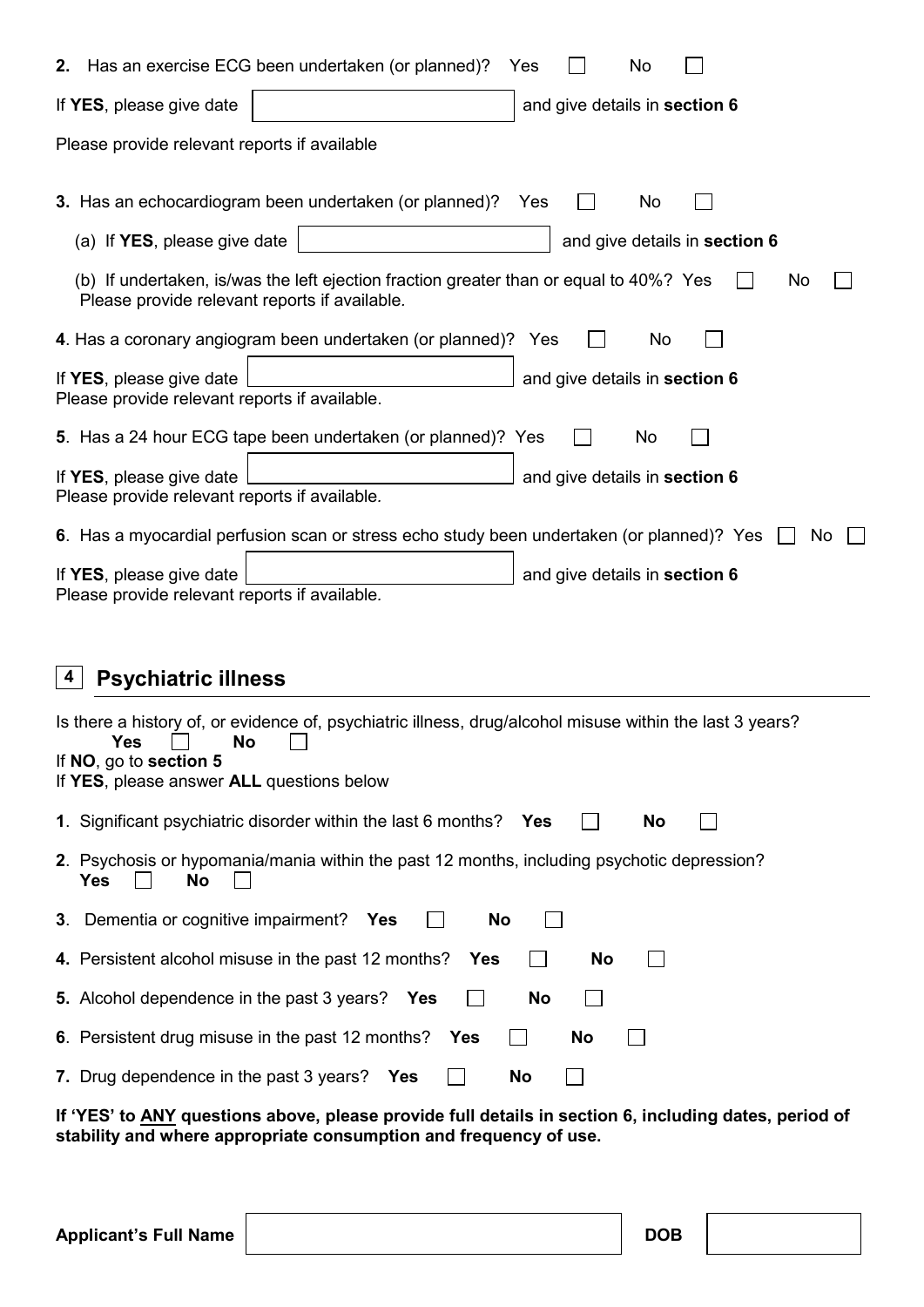#### **General 5**

#### **All questions MUST be answered**

If **YES** to any, give full details in **section 6** and enclose relevant hospital notes.

| 1. Is there a history of, or evidence of, Obstructive Sleep Apnoea Syndrome or any other medical condition<br>causing excessive sleepiness? Yes<br>No                                                                                                               |  |  |  |  |  |  |
|---------------------------------------------------------------------------------------------------------------------------------------------------------------------------------------------------------------------------------------------------------------------|--|--|--|--|--|--|
| If YES, please give diagnosis                                                                                                                                                                                                                                       |  |  |  |  |  |  |
| a) If Obstructive Sleep Apnoea Syndrome, please indicate the severity                                                                                                                                                                                               |  |  |  |  |  |  |
| Mild $(AHI < 15)$<br>Moderate (AHI $15 - 29$ )<br>Severe (AHI >29)<br>Not known                                                                                                                                                                                     |  |  |  |  |  |  |
| If another measurement other than AHI is used, it must be one that is recognised in clinical practice as<br>equivalent to AHI. Hyndburn Borough Council does not prescribe different measurements as this is a<br>clinical issue. Please give details in section 6. |  |  |  |  |  |  |
| b) Please answer questions $(i) - (vi)$ for <b>ALL</b> sleep conditions                                                                                                                                                                                             |  |  |  |  |  |  |
| (i) Date of diagnosis<br>(ii) Is it controlled successfully? Yes<br>No                                                                                                                                                                                              |  |  |  |  |  |  |
| (iii) If <b>YES</b> , please state treatment                                                                                                                                                                                                                        |  |  |  |  |  |  |
| (iv) Is applicant compliant with treatment<br>No<br>Yes                                                                                                                                                                                                             |  |  |  |  |  |  |
| (vi) Date of last review<br>(v) Please state period of control                                                                                                                                                                                                      |  |  |  |  |  |  |
| 2. Is there currently any functional impairment that is likely to affect control of the vehicle?<br>Yes<br>No                                                                                                                                                       |  |  |  |  |  |  |
| 3. Is there a history of bronchogenic carcinoma or other malignant tumour with a significant liability to<br>metastasise cerebrally?<br>Yes<br>No                                                                                                                   |  |  |  |  |  |  |
| 4. Is there any illness that may cause significant fatigue or cachexia that affects safe driving?<br>Yes<br>No                                                                                                                                                      |  |  |  |  |  |  |
| 5. Is the applicant profoundly deaf?<br>No<br>Yes<br>If Yes, is the applicant able to communicate in the event of an emergency by speech or by using a device,<br>e.g. a textphone? Yes $\Box$<br><b>No</b><br>$\Box$                                               |  |  |  |  |  |  |
| 6. Does the applicant have a history of liver disease of any origin?<br>Yes<br>No<br>If Yes, please give details in section 6.                                                                                                                                      |  |  |  |  |  |  |
| 7. Is there a history of renal failure?<br>Yes<br>No<br>If Yes, please give details in section 6                                                                                                                                                                    |  |  |  |  |  |  |
| 8. Does the applicant have severe symptomatic respiratory disease causing chronic hypoxia?<br>Yes<br>No                                                                                                                                                             |  |  |  |  |  |  |
| 9. Does any medication currently taken cause the applicant side effects that could affect safe driving?<br>Yes<br>No<br>If Yes, please provide details of medication and symptoms in section 6.                                                                     |  |  |  |  |  |  |
| 10. Does the applicant have any other medical condition that could affect safe driving? Yes<br>No<br>If Yes, please provide details in section 6.                                                                                                                   |  |  |  |  |  |  |
| <b>Applicant's Full Name</b><br><b>DOB</b>                                                                                                                                                                                                                          |  |  |  |  |  |  |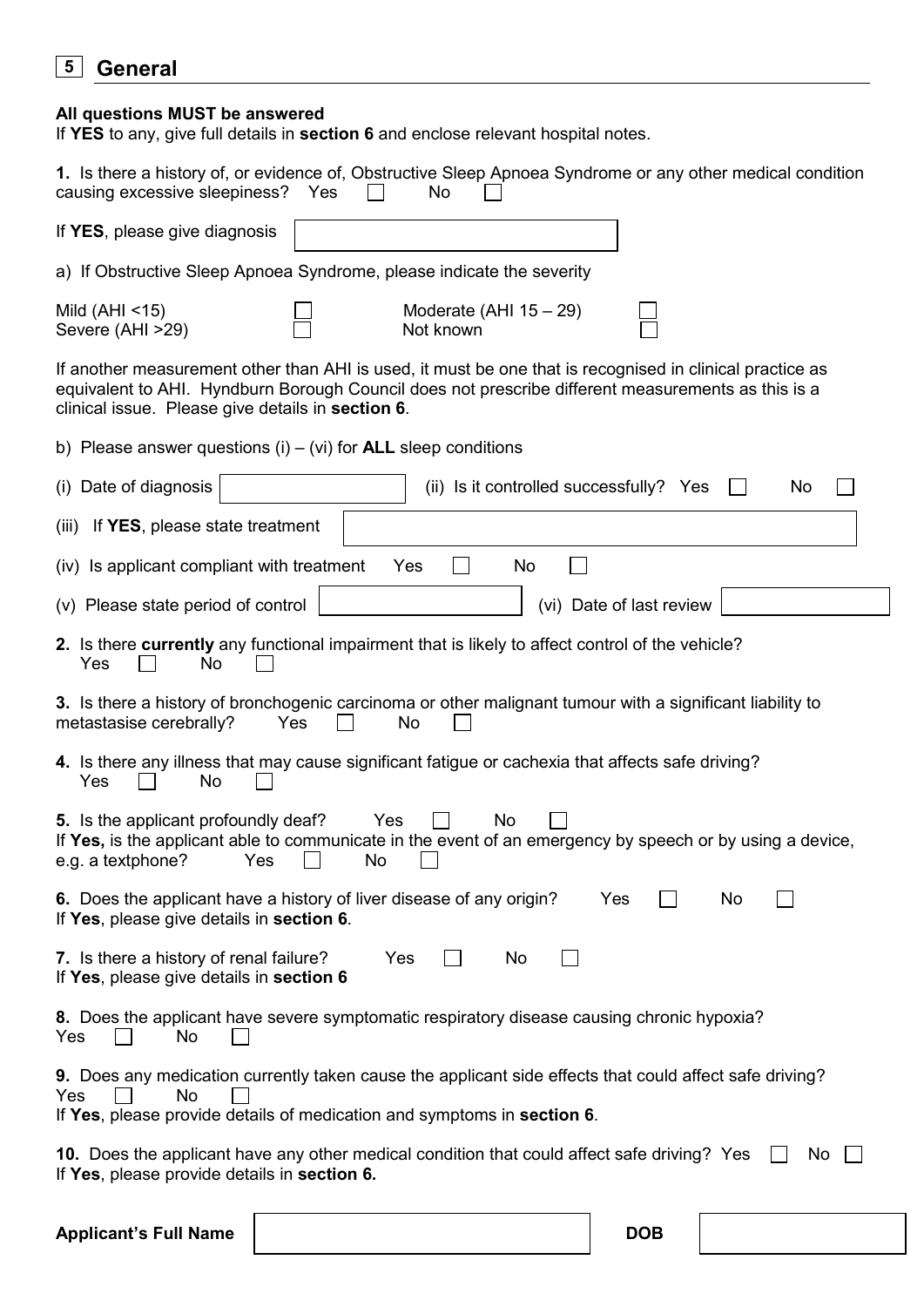### **Further details 6**

**Please forward copies of relevant hospital notes. PLEASE DO NOT send any notes not related to fitness to drive.**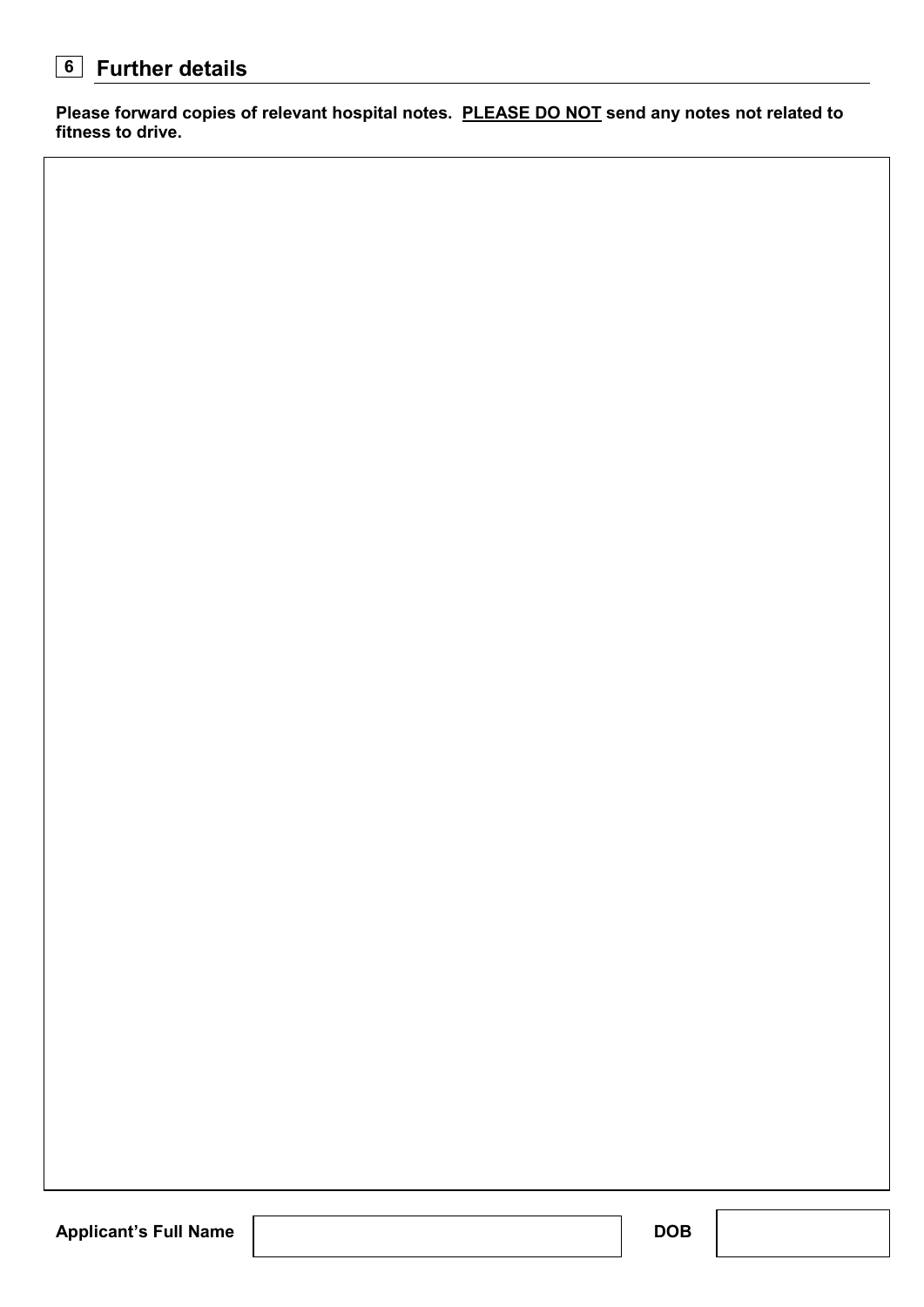#### **Consultants details 7**

Details of type of specialist(s)/consultants, including address.

| Consultant in            |  |
|--------------------------|--|
| Name                     |  |
| Address                  |  |
|                          |  |
|                          |  |
| Date of last appointment |  |
| Consultant in            |  |
| Name                     |  |
| Address                  |  |
|                          |  |
|                          |  |
| Date of last appointment |  |
|                          |  |
| Consultant in            |  |
| Name                     |  |
| Address                  |  |
|                          |  |
|                          |  |
| Date of last appointment |  |

#### **Medication 8**

Please provide details of **all** current medication (continue on a separate sheet if necessary)

| <b>Medication</b>  | <b>Dosage</b> |  |  |  |  |
|--------------------|---------------|--|--|--|--|
|                    |               |  |  |  |  |
|                    |               |  |  |  |  |
| Reason for taking: |               |  |  |  |  |
|                    |               |  |  |  |  |

Applicant's Full Name **DOB DOB**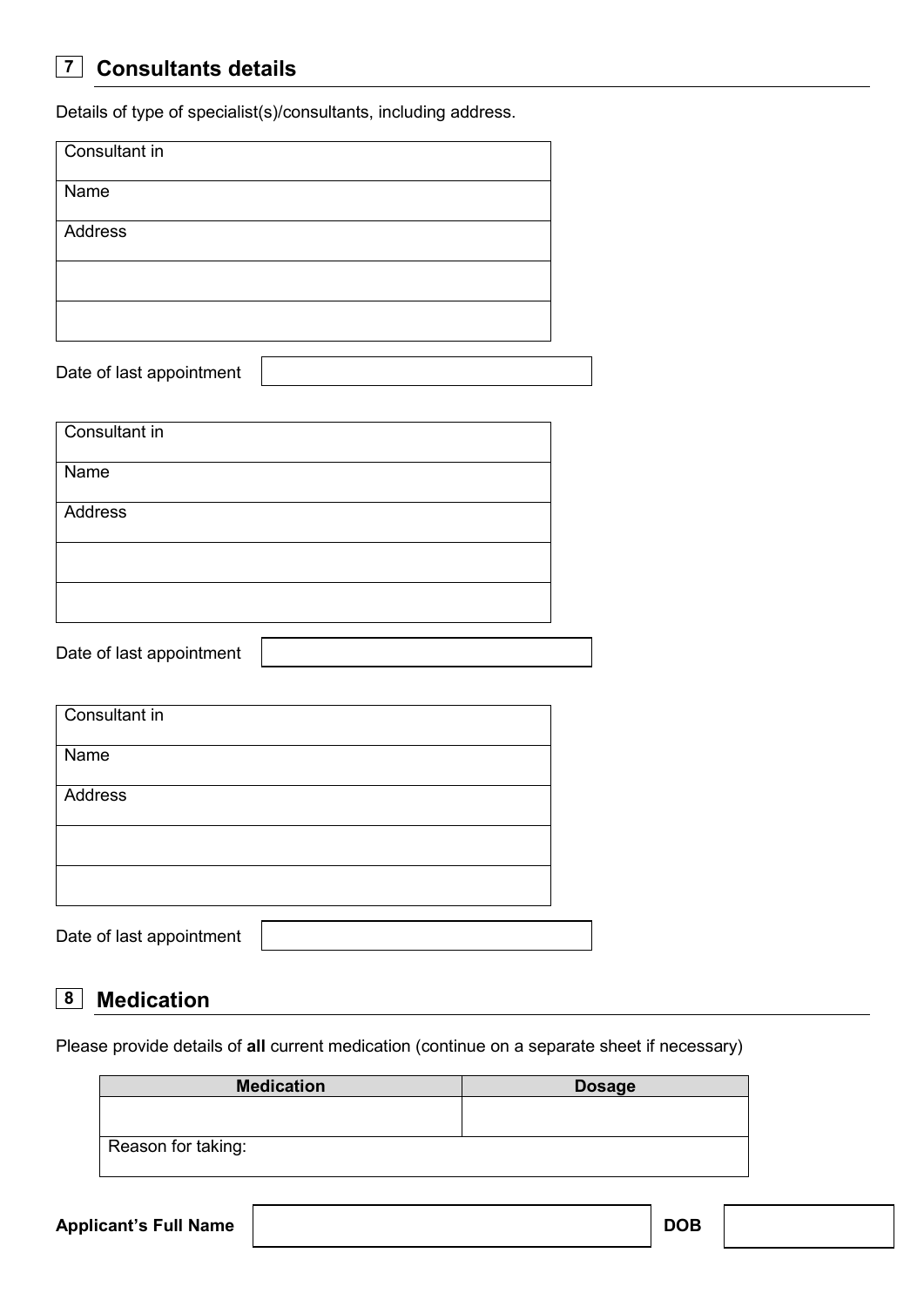| <b>Dosage</b> |
|---------------|
|               |
|               |
|               |
|               |

| <b>Medication</b>  | <b>Dosage</b> |
|--------------------|---------------|
|                    |               |
| Reason for taking: |               |

| <b>Medication</b>  | <b>Dosage</b> |
|--------------------|---------------|
|                    |               |
|                    |               |
| Reason for taking: |               |

| <b>Medication</b>  | <b>Dosage</b> |
|--------------------|---------------|
|                    |               |
|                    |               |
| Reason for taking: |               |
|                    |               |

### **Additional information 9**

| Patient's weight (kg)                   | Patient's height (cms) |  |
|-----------------------------------------|------------------------|--|
| Details of smoking habits, if any       |                        |  |
| Number of alcohol units taken each week |                        |  |

### **Examining doctor's signature and stamp 10**

To be completed by doctor carrying out the examination.

**Please ensure all sections of the form have been completed. The form will be returned to you if you don't do this.** 

**I confirm that this report was completed by me at examination. I also confirm that I am currently GMC registered and licensed to practice in the UK or I am a doctor who is medically registered within the EU, if the report was completed outside the UK.** 

**(please tick as appropriate):- (please tick as appropriate):-** 

| Yes |                                     | I confirm that the above<br>named person meets the |
|-----|-------------------------------------|----------------------------------------------------|
| Nο  | <b>Group 2 Medical</b><br>standards |                                                    |

| I consider the applicant   3 Years<br>should be examined<br>again for the purposes |          |  |
|------------------------------------------------------------------------------------|----------|--|
| of meeting the Group 2                                                             | l 1 Year |  |
| <b>Medical standard in</b>                                                         |          |  |
| (tick as appropriate)                                                              |          |  |

 **\*Applicants over the age of 65 years require an annual medical.** 

Applicant's Full Name and DOB **DOB**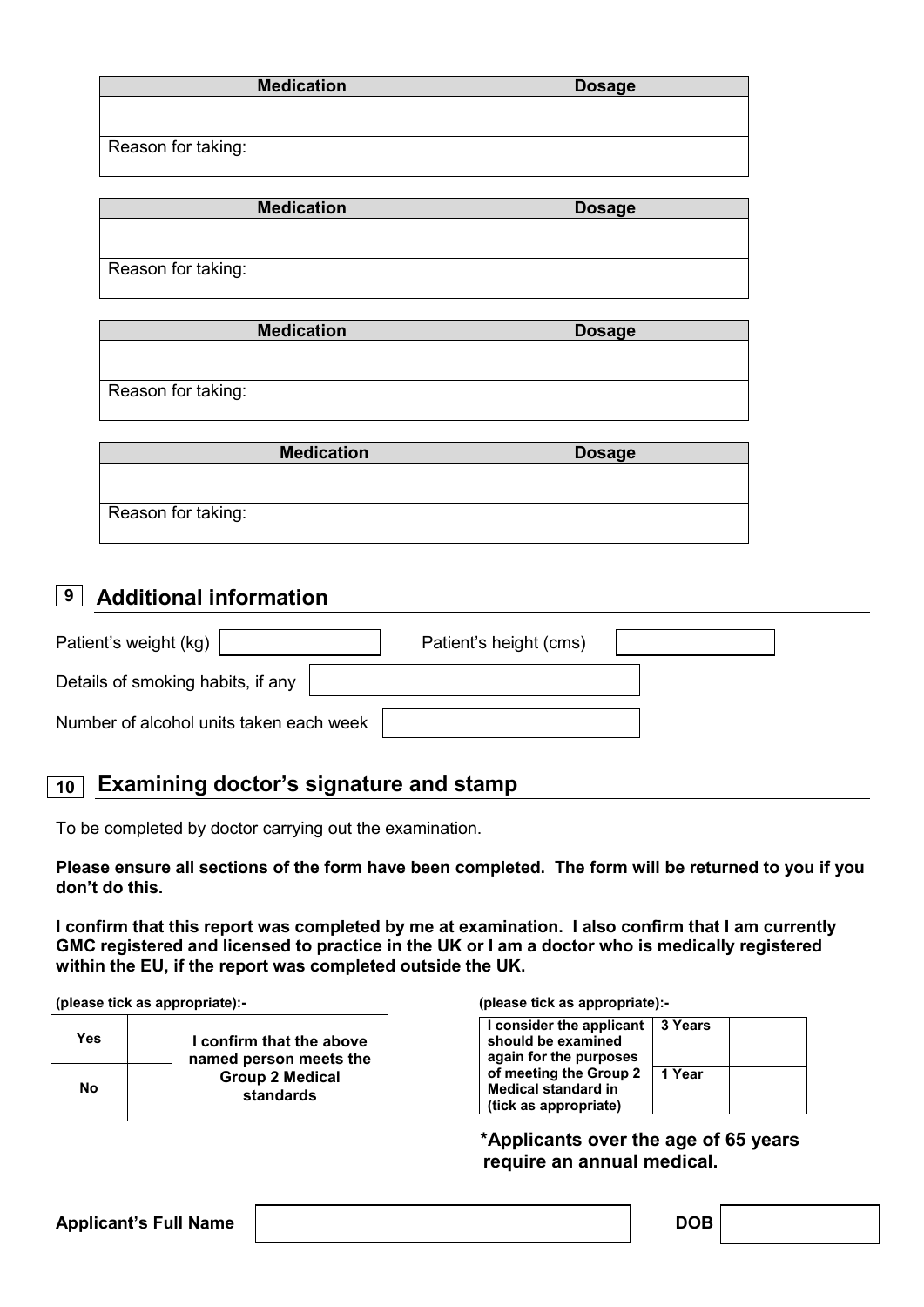| <b>Signature of practitioner</b> |  |
|----------------------------------|--|
|                                  |  |

**Date of signature** 

### **Surgery stamp**